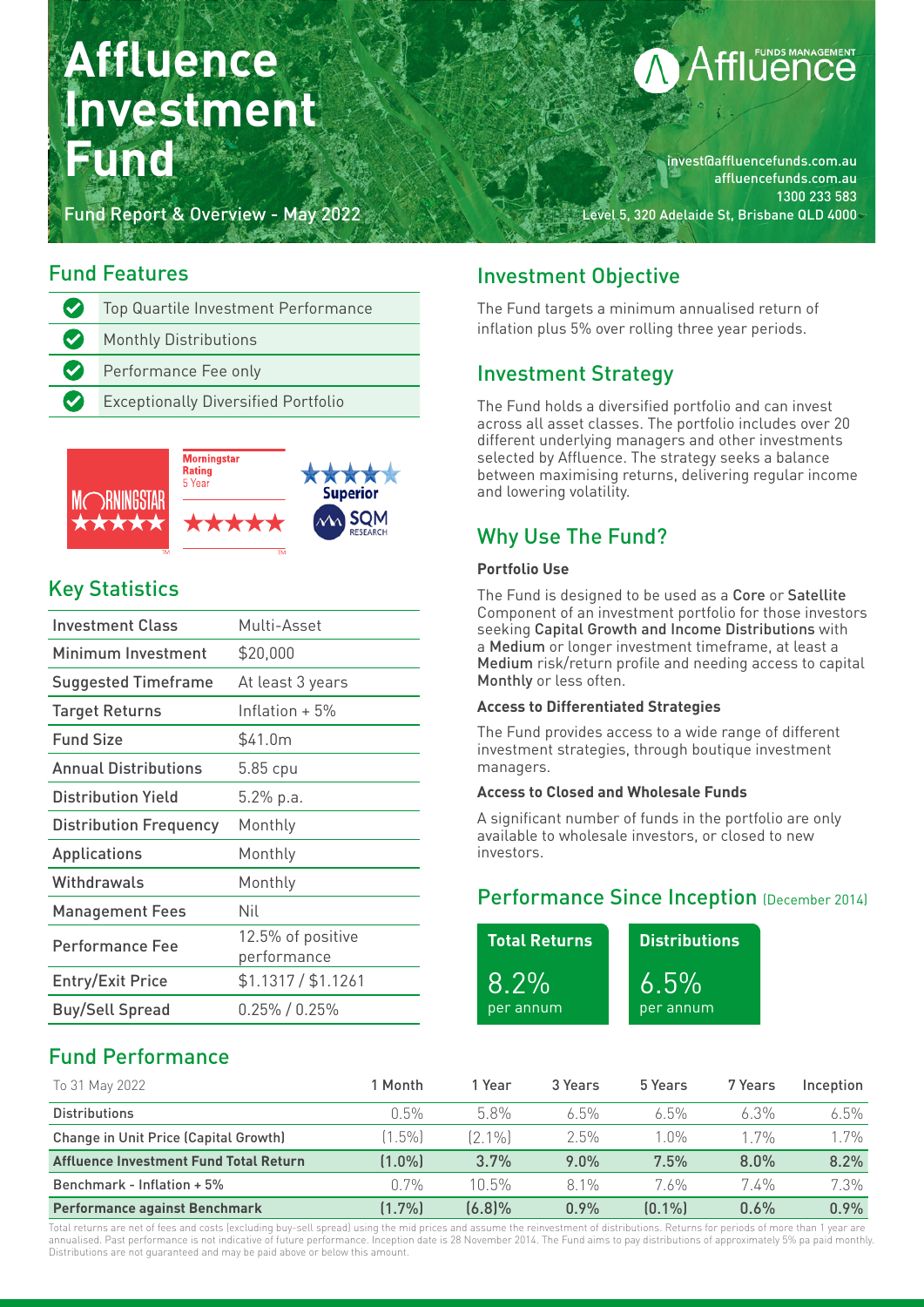| The Affluence Investment Fund decreased by 1.0% in May,<br>outperforming the ASX 200 Index which decreased 2.6%. Since<br>commencing over seven years ago in December 2014, the<br>Fund has returned 8.2% per annum, including 6.5% per annum<br>monthly distributions to investors. This is above our target of<br>inflation plus 5% (7.3%) per annum.                                                                                                                                                                                                                                                                                                                              | If you would like to invest with us and get access to a diverse<br>range of Australia's fund managers, including over 20 unlisted<br>funds as well as more than 20 LIC's and other listed entities, visit<br>the fund page on our website. There, you can get information on<br>the Fund, apply online or download the application pack. If you'd<br>like to add to your existing investment in the Fund, you can either |  |  |  |  |  |  |
|--------------------------------------------------------------------------------------------------------------------------------------------------------------------------------------------------------------------------------------------------------------------------------------------------------------------------------------------------------------------------------------------------------------------------------------------------------------------------------------------------------------------------------------------------------------------------------------------------------------------------------------------------------------------------------------|--------------------------------------------------------------------------------------------------------------------------------------------------------------------------------------------------------------------------------------------------------------------------------------------------------------------------------------------------------------------------------------------------------------------------|--|--|--|--|--|--|
| All asset markets continue to grapple with the conflicting issues<br>of high inflation, increasing interest rates, war in Ukraine,<br>supply chain delays and the resulting risk of recession and/or<br>stagflation. Over the past month, both the US Federal Reserve<br>and Australian RBA have increased official interest rates, and<br>both gave clear commentary that they plan to continue on this<br>path. As we reiterated last month, we don't believe this is the<br>time to be brave with asset allocation. While we are seeing some<br>new opportunities and adding to these where appropriate, we are<br>still carrying higher than average levels of cash and hedging. | complete the one-page form available on our website or use the<br>online facility.<br>The cut-off for applications this month is 24th June. Units will<br>be issued effective 1st July.                                                                                                                                                                                                                                  |  |  |  |  |  |  |
| Our largest positive contributors in May included our index<br>hedges, the Attunga Power & Enviro Fund, the Totus Capital<br>Alpha Fund, the Arnott Opportunities Fund and the Schroder<br>Global Recovery Fund. Our largest negative contributors included<br>the Affluence LIC Fund, the Terra Capital Natural Resources<br>Fund and the QVG Opportunities Fund.                                                                                                                                                                                                                                                                                                                   |                                                                                                                                                                                                                                                                                                                                                                                                                          |  |  |  |  |  |  |
| At month end, 57% of the portfolio was invested in unlisted<br>funds, 15% in the Affluence LIC Fund, 15% in listed investments,<br>2% in portfolio hedges and 11% in cash. If you would like to know<br>more about the investment portfolio, including our top holdings<br>and weightings, visit the Affluence Investment Fund page at<br>https://affluencefunds.com.au/aif/ or the Members area of our<br>website. You must be registered as an Affluence Member to view<br>the portfolio.                                                                                                                                                                                          |                                                                                                                                                                                                                                                                                                                                                                                                                          |  |  |  |  |  |  |

|      |                                          | F       | М       | A    | м       |         |              | A       | S    | 0                     | Ν       | D                    | Year    |
|------|------------------------------------------|---------|---------|------|---------|---------|--------------|---------|------|-----------------------|---------|----------------------|---------|
| 2014 |                                          |         |         |      |         |         |              |         |      |                       |         | 1.7%                 | N/A     |
| 2015 | 0.3%                                     | 0.4%    | 1.1%    | 0.6% | 0.9%    | $-0.1%$ | 1.0%         | $-0.5%$ | 2.5% | 0.7%                  | $-0.6%$ | 1.7%                 | 8.4%    |
| 2016 | $-0.7%$                                  | $-0.2%$ | 1.2%    | 1.9% | 1.9%    | 0.7%    | 3.0%         | 1.1%    | 0.6% | $-0.4%$               | 0.2%    | 1.1%                 | 10.7%   |
| 2017 | 0.3%                                     | 1.2%    | 0.6%    | 0.5% | 0.1%    | 1.1%    | 0.7%         | 0.1%    | 1.1% | 2.5%                  | 1.6%    | 1.3%                 | 11.6%   |
| 2018 | 0.1%                                     | $-0.6%$ | 0.0%    | 0.5% | 0.8%    | 0.5%    | 0.9%         | 0.8%    | 0.1% | $-3.1%$               | $-1.0%$ | $-1.0%$              | $-2.0%$ |
| 2019 | 1.4%                                     | 1.6%    | 0.4%    | 1.5% | $-0.6%$ | 0.8%    | 2.4%         | $-0.3%$ | 1.4% | 0.5%                  | 1.4%    | 1.1%                 | 12.3%   |
| 2020 | $-0.2%$                                  | $-2.7%$ | $-8.7%$ | 4.4% | 4.1%    | $-0.4%$ | 2.2%         | 2.3%    | 0.3% | 1.2%                  | 5.9%    | 1.8%                 | 9.8%    |
| 2021 | 0.0%                                     | 0.6%    | 0.9%    | 2.2% | 1.9%    | 2.7%    | 0.2%         | 1.2%    | 1.2% | 0.8%                  | 0.0%    | 1.0%                 | 13.2%   |
| 2022 | $-1.0%$                                  | $-1.6%$ | 0.4%    | 0.1% | $-1.0%$ |         |              |         |      |                       |         |                      |         |
|      | Positive Month<br><b>Strongest Month</b> |         |         |      |         |         | Stable Month |         |      | <b>Negative Month</b> |         | <b>Weakest Month</b> |         |

# Platform Availability: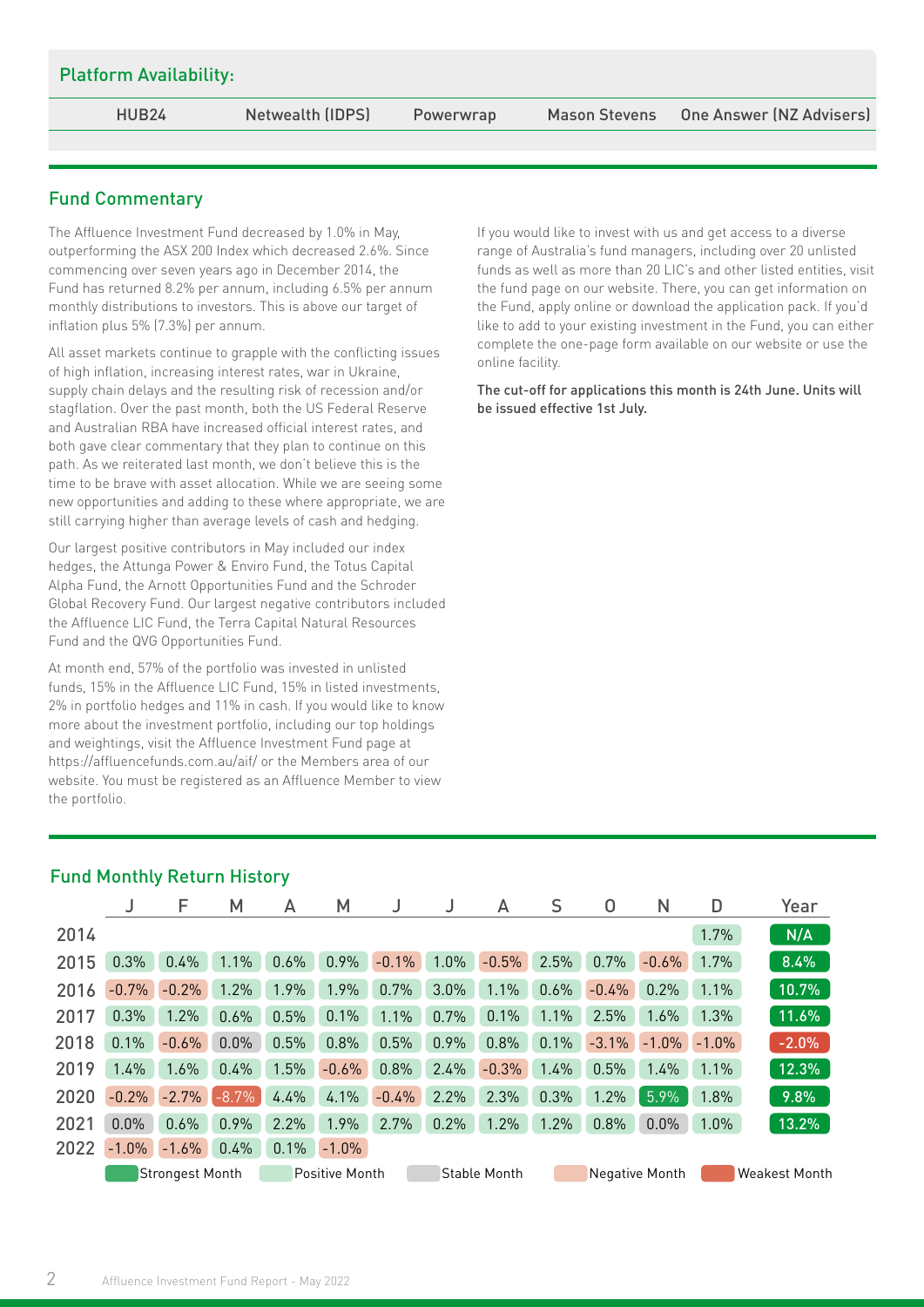#### Portfolio Summary



Investments are categorised based on their dominant underlying asset class/strategy (e.g. some Australian equity funds may include some global holdings. Australian Equities and Global Equities comprise both long only and long/short strategies.

#### Ten Largest Investments

| Affluence LIC Fund                  | Ellerston Global Equity Managers Fund |  |  |  |  |  |
|-------------------------------------|---------------------------------------|--|--|--|--|--|
| Arnott Opportunities Trust          | Merricks Partners Fund                |  |  |  |  |  |
| Bronte Capital Amalthea Fund        | Packer & Co Investigator Trust        |  |  |  |  |  |
| Cromwell Phoenix Opportunities Fund | CI Brunswick Fund                     |  |  |  |  |  |
| Totus Capital Alpha Fund            | Schroders Global Recovery Fund        |  |  |  |  |  |

#### Fund Performance in Falling Markets

The graph below shows the 10 largest monthly falls in the ASX200 Accumulation Index since the Fund commenced, and the performance of the Fund for that same month. The Fund has outperformed the Index in all 10 of the worst months, and delivered positive returns in 3 of them.